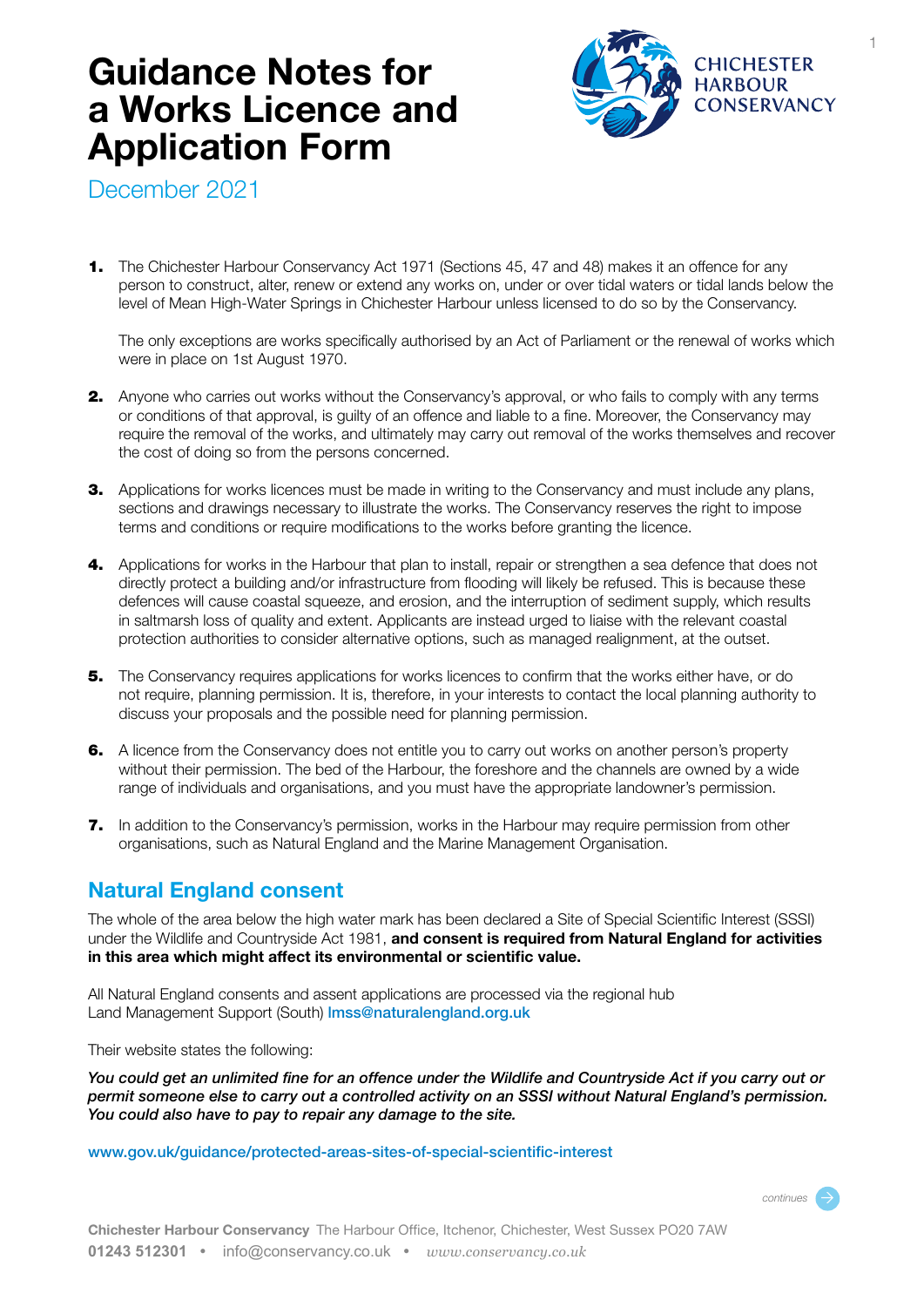

## **Marine licensing**

The Marine Management Organisation (MMO) is responsible for marine licensing in English inshore and offshore areas, and for Welsh and Northern Ireland offshore areas. Provisions for marine licensing are in Part 4 of the Act.

### **All works below Mean High Water Springs (MHWS) will require approval from the MMO under the Marine and Coastal Access Act 2009 (MCAA 2009).**

Advice and information is available under the Marine licences section of the MMO website www.marinemanagement.org.uk Advice is free of charge for the first two hours, after which a fee may be payable – please refer to the section on Marine licensing fees.

You can telephone 0191 376 2791 for general enquiries or send an email to: marine.consents@marinemanagement.org.uk.

You can also write to their Head Office at Lancaster House, Hampshire Court, Newcastle upon Tyne, NE4 7YH.

8. You should send your completed Works Licence application form, together with two copies of the plans and drawings etc and the correct fee to the Director & Harbour Master at the Harbour Office, Itchenor, West Sussex PO20 7AW. He will advise you whether he is prepared to recommend that the Conservancy approve your application (and, if so, whether any conditions are to be imposed), or whether he recommends that it be refused (see paragraph 4. above).

The application will then be considered by the Advisory Committee and the Conservancy at their next quarterly meeting, and you will be notified of the decision shortly afterwards.

- **9.** If the Conservancy has not granted a licence within three months from the date of submitting your application, it is deemed to have refused your application.
- 10. If you are aggrieved by the decision of the Conservancy to:
	- (1) refuse your application; or
	- (2) impose any terms or conditions on the licence; or
	- (3) require any modification in the plans or drawings

you may appeal in writing to the MMO at the address shown in paragraph 7. above within 28 days of being notified (or within 28 days of the date on which the Conservancy is deemed to have refused your application under paragraph 10. above). You can also send an email with details of your appeal to: marine.consents@marinemanagement.org.uk

- 11. The application fee for a Conservancy Works Licence is as follows:
	- £150 + VAT for charities and Sailing Clubs
	- £400 + VAT for private individuals and commercial organisations
- 12. If you have any difficulties in completing your application form, or you require clarification on any of the matters above, please speak to the Director & Harbour Master in the first instance.

**Please note:** If a Works Licence is granted, it will only apply to the works detailed in your application.

You must inform the Director & Harbour Master of any changes immediately, however minor, and this may result in you requiring a new Works Licence. Changes may also have implications for consents from other organisations, such as the Local Planning Authority, Natural England and the Marine Management Organisation: if in doubt, please check.

You must inform the Director & Harbour Master when the works commence and when they are completed. Conservancy Officers will inspect completed works to ensure compliance with the Works Licence.

*continues* Ò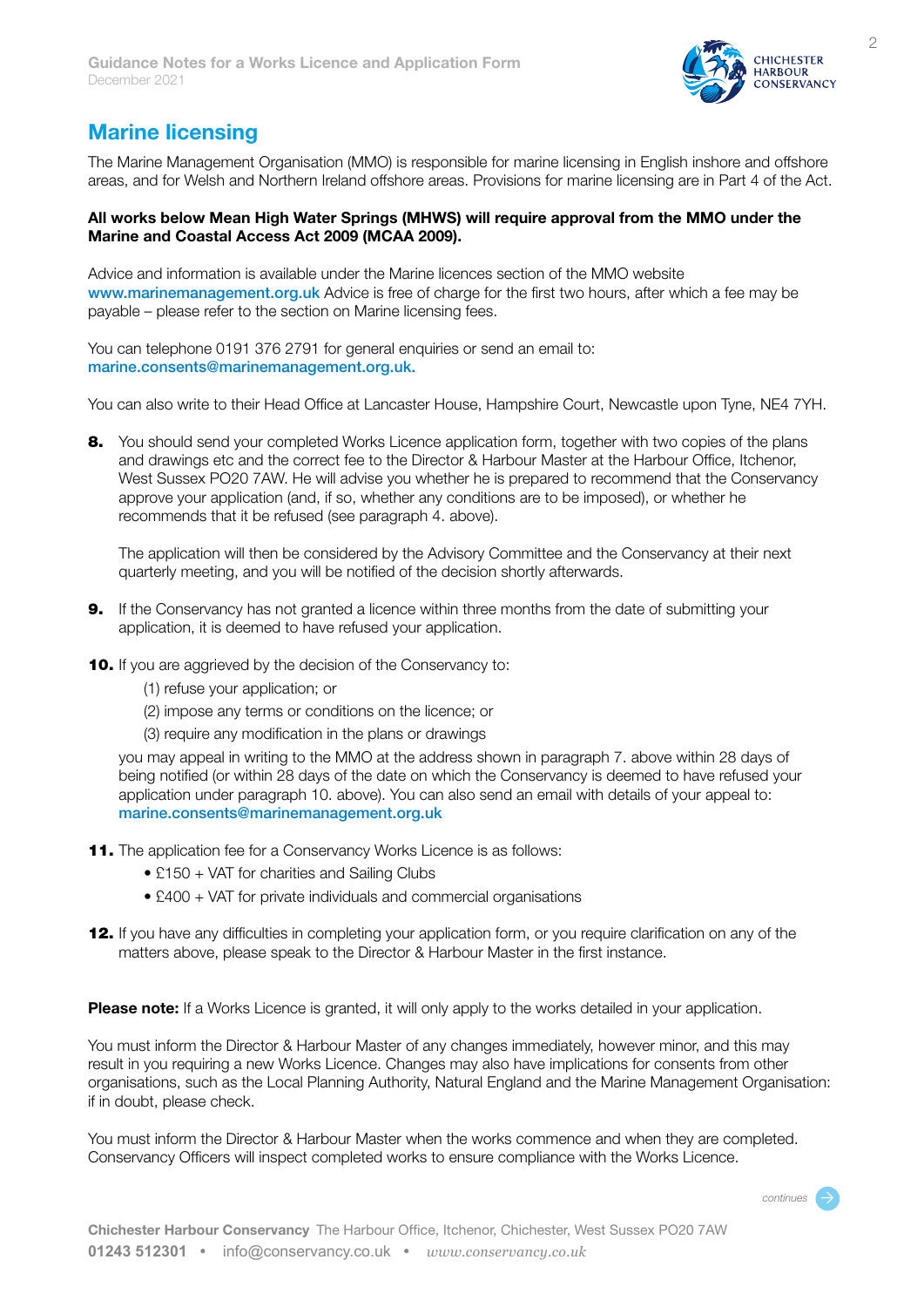

*continues* Ò

## **Chichester Harbour Conservancy**

Chichester Harbour Conservancy Act 1971 (Sections 45, 47 and 48)

# **Application for a Works Licence**

**(Please use additional sheets if necessary)**

1. Name, address, email and telephone number of **applicant**:

2. Name, address, email and telephone number of **person making the application**, if different from above:

3. Name, address, email and telephone number of **landowner** if different from above: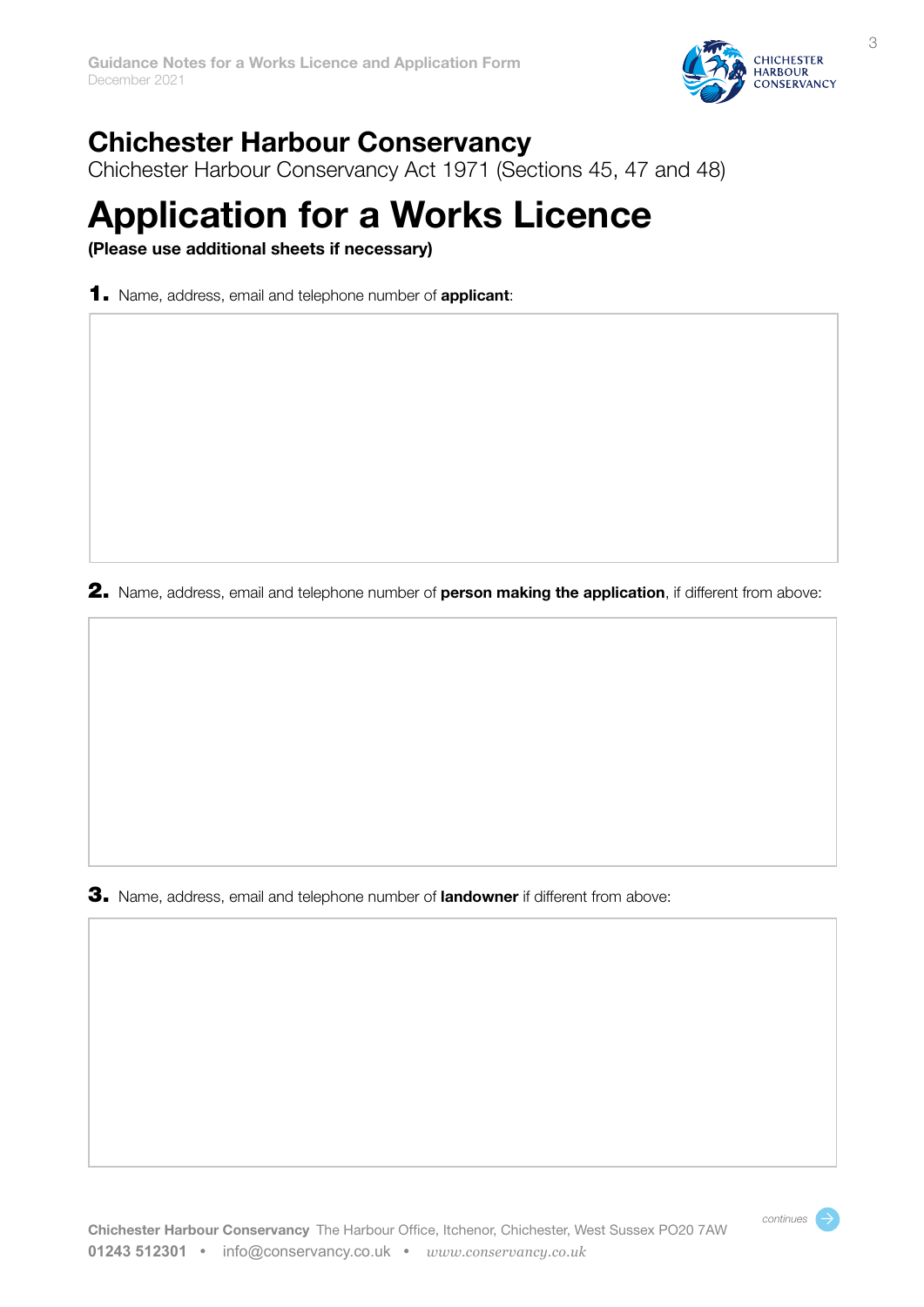

### 4. Full address and location of application site:

5. Full description of works proposed: (a) Description (please include drawings, maps, plans as appropriate):

### (b) Materials to be used

### (c) Method of construction